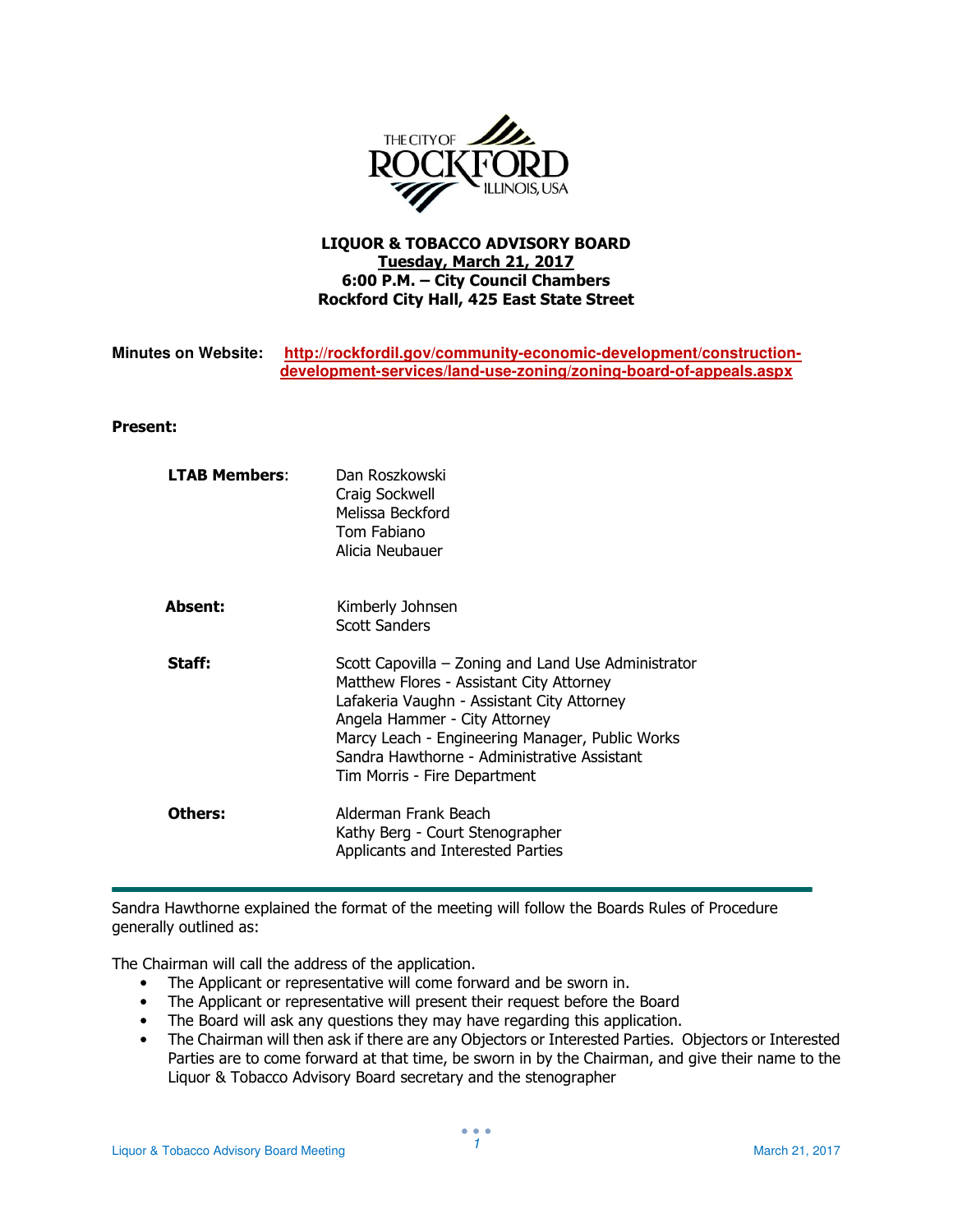- The Objector or Interested Party will present all their concerns, objections and questions to the Applicant regarding the application.
- The Board will ask any questions they may have of the Objector or Interested Party.
- The Applicant will have an opportunity to rebut the concerns/questions of the Objector or Interested Party
- No further discussion from the Objector or Interested Party will occur after the rebuttal of the Applicant.
- The Board will then discuss the application and a vote will be taken.

It was further explained to the public in attendance, applicants, objectors and interested parties that this meeting is not a final vote on any item. The date of the Codes & Regulations meeting was given as Monday, March 27, 2017, at 5:30 PM in City Council Chambers in this building as the second vote on these items. The public in attendance, applicants, objectors and interested parties were instructed that they could contact the Zoning Office for any further information and the phone number was listed on the top of the agenda which was made available to all those in attendance. The City's web site for minutes of this meeting are listed on the agenda as well. This information was also presented in written form attached to the agendas.

The meeting was called to order at 6:00 PM. A MOTION was made by Melissa Beckford to APPROVE the minutes from the February 22, 2017 meeting as written. The Motion was **SECONDED** by Craig Sockwell and **CARRIED** by a vote of 3-0 with Alicia Neubauer and Tom Fabiano abstaining and Kim Johnsen and Scott Sanders absent.

| 016-LTAB-019 | 4846 East State Street                                                        |
|--------------|-------------------------------------------------------------------------------|
| Applicant    | Sandra L. Staskal/ SLS Food Inc. d/b/a Charlie's Pub & Eatery                 |
| Ward 10      | Sale of liquor by the drink in conjunction with a restaurant and video gaming |
|              | Sale of Liquor by the drink in conjunction with an outdoor seating area/beer  |
|              | garden in a C-3, General Commercial Zoning District                           |
|              | Laid Over from January & February meetings                                    |

The subject property is the former Fatty McGee's located on the north side of East State Street and the parking lot is east of Flintridge. This item was laid over from January and February to allow the Applicant time to submit further information required by Staff. Prior to this meeting, the Applicant's attorney requested that this Item be Laid Over to the April 18, 2017 Liquor & Tobacco Advisory Board meeting.

The Board and Staff agreed that this item would be Laid Over to the April meeting, but that no further Lay Overs will be granted.

A **MOTION** was made by Craig Sockwell to **LAY OVER t**he Sale of liquor by the drink in conjunction with a restaurant and video gaming and to **LAY OVER** the sale of liquor by the drink in conjunction with an outdoor seating area/beer garden in the name of Sandra L. Staskal / SLS Food Inc. d/b/a Charlie's Pub & Eatery in a C-3, General Commercial Zoning District at 4846 East State Street to the April 18th meeting and that no further Lay Overs will be granted. The Motion was **SECONDED** by Alicia Neubauer and **CARRIED** by a vote of 5-0.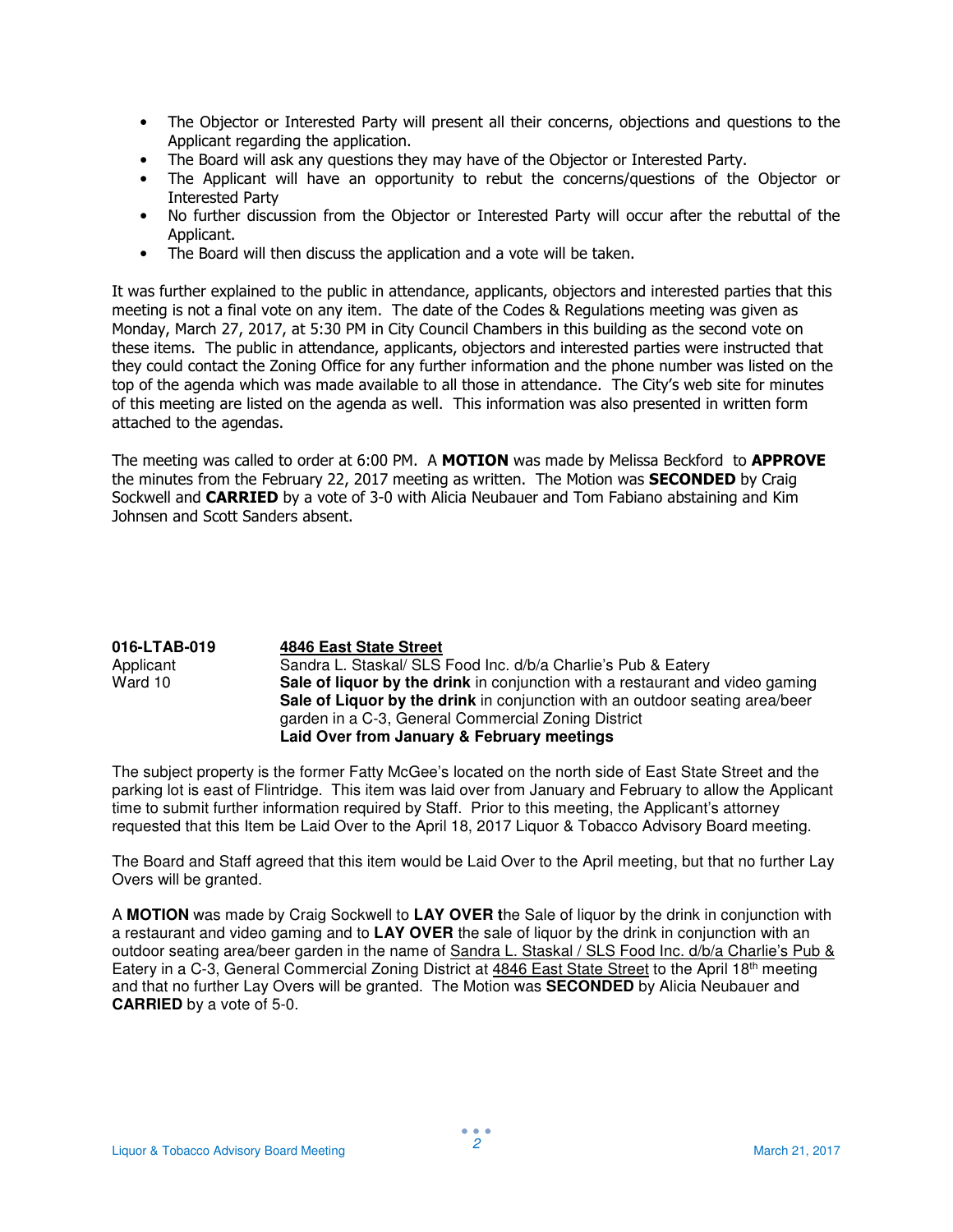| 017-LTAB-003 | 203 and 205 West State Street                                                         |
|--------------|---------------------------------------------------------------------------------------|
| Applicant    | Andrew Roiniotis d/b/a District Bar & Grill                                           |
| Ward 03      | <b>Modification of an existing liquor license</b> to allow packaged liquor sales in a |
|              | C-4, Urban Mixed-Use Zoning District                                                  |
|              | Laid Over from February meeting                                                       |

The subject property is located 50 feet west of the Wyman Street and West State Street intersection and is currently District Bar & Grill with liquor sales by the drink. Andy Roiniotis, Applicant, and Attorney Jennifer Cacciapaglia were present. Attorney Cacciapaglia reviewed the request for an amendment to the current liquor license to add the sale of packaged liquor. This business has been a restaurant, bar, and night club under his ownership since 2012. Target customers for the sale of package liquor are the Burnham Lofts across the street and downtown area tenants. Attorney Cacciapaglia further explained that it is not the Applicant's intent to sell 40 ounce bottles or airplane sized bottles, and is only interested in serving his customers and downtown area residents and tenants. She discussed the number of police calls reported, which was 155. Her research showed that this number was reduced to 20 police calls for service at Mr. Roiniotis' address. They ranged from check for well-being, several stolen items among patrons, and physical altercations outside not related to his business. She further stated that the Applicant has never been cited for any problems at his business. Attorney Cacciapaglia stated this business is an extremely intense use and there have been no reports on police calls on these properties. He is not asking for an unfettered liquor license, and he is open to reducing the hours of sales of packaged liquor.

Craig Sockwell asked if there were a cover charge, would he have to pay one to come in to purchase packaged liquor. Mr. Roiniotis responded that the customer would tell the security officer at the door that they only wished to purchase packaged liquor and the sales could take place with the understanding that the customer would leave upon purchase. Attorney Cacciapaglia stated her client is willing to limit package liquor sales to beer and wine sales only if that is what the Board decides.

Attorney Vaughn stated the Legal Department did note that most of the calls were not for the District Bar & Grill. She asked how the applicant would handle littering and also loitering around the area with the addition of liquor sales. Attorney Cacciapaglia stated most of those type of clientele looking to purchase liquor and hang around outside are looking for 40 ounce bottles and he will not be selling those. Mr. Roiniotis stated they presently have some people loitering around their outside café and they handle that as the situation arises. Attorney Vaughn stated the City had a concern regarding people going in and out and issues that may arise. She wished to be certain that security would be provided. Attorney Cacciapaglia stated her client would be open to adding more security as needed. Mr. Sockwell asked about purchasing liquor just before closing time and the response was that the applicant is open to limited packaged liquor hours if the Board feels that is necessary.

Staff Recommendation is for Denial. No Objectors or Interested Parties were present. Three letters of support were received.

Kyle Bevers, Marge Bevers and Don Bissell a/k/a B & B Properties stated in their letter: "We have lived next door to the District Bar & Grill since they opened and have found both the owners and the General Manager, Dustin DiBenedetto, to be responsible in the operation of their restaurant and bar. They are good neighbors, concerned about any negative impacts on the neighborhood and community and are involved I continuing to support growth and expansion of all businesses and residential spaces in the downtown area." The letter further indicated with the increasing development in downtown and the periphery of downtown, there is no place in the immediate area to purchase package liquor sales.

Leah Tuneberg, Executive Director, on behalf of the Board of Directors for the River District Association submitted a letter in support of this application. The letter stated "We appreciate (your) interest in expanding business to offer this service, to downtown residents, in particular the new residents living in the Urban Equity building across the street".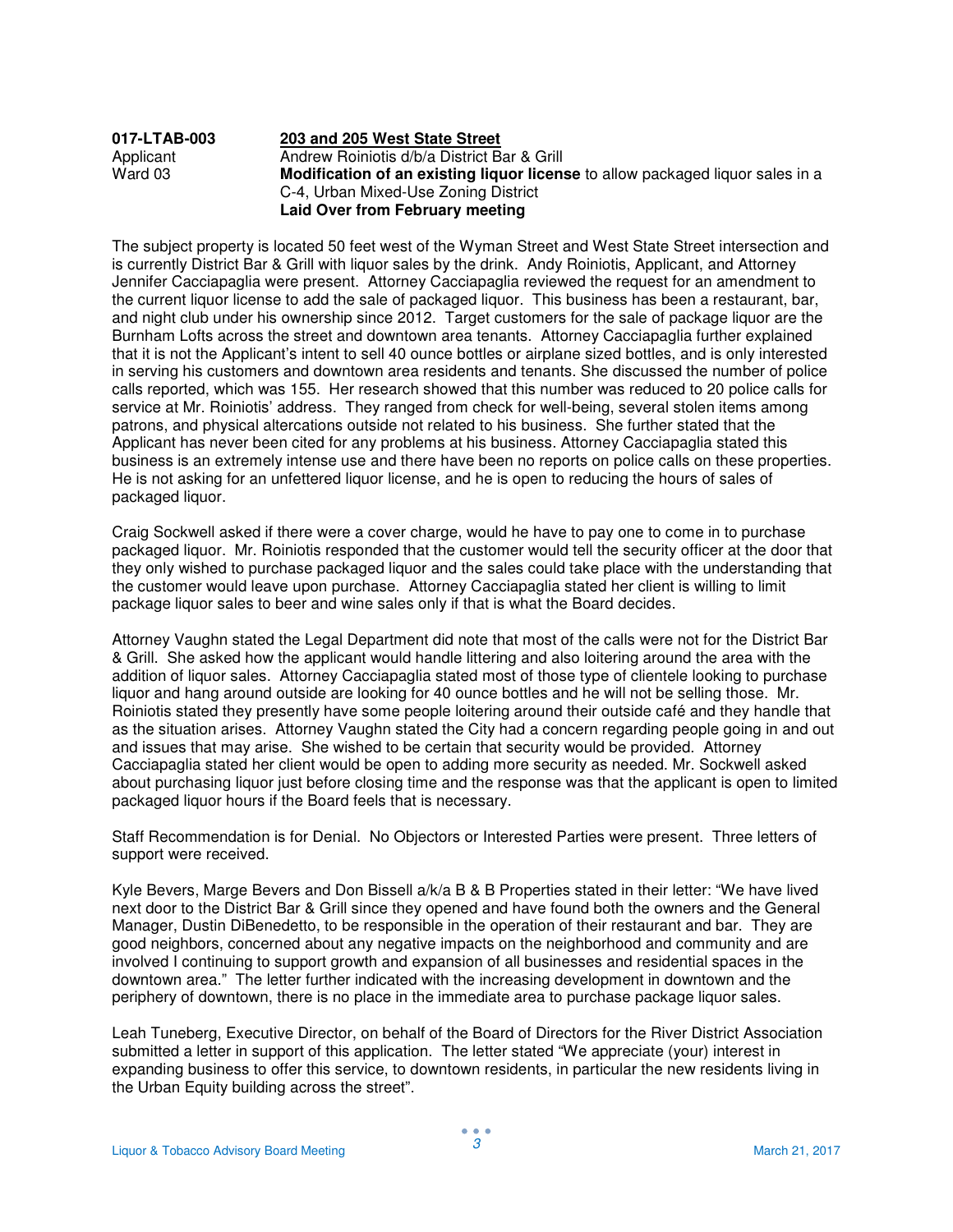Ms. Neubauer agreed that the downtown area needs a liquor store, but is not certain that selling packaged liquor in a night club is the solution. She stated the business owner is trying to respond to a need, but does not feel this is the right response.

Dan Roszkowski asked if Kryptonite served packaged liquor. Mr. Capovilla explained Kryptonite started out as a bar, obtained approval to sell packaged beer. They ended up selling various types of beer that were not offered elsewhere and were successful.

The Board was concerned with people walking out of the bar at closing time with packaged liquor and hanging around the parking lot. Mr. Sockwell stated younger clients may realize they could pay a lot less for packaged liquor than the price of the bar costs, and therefore purchase package liquor, take it outside to drink, and then go back in.

Scott Capovilla presented some suggestions for conditions regarding hours of sales, no advertising on windows, beer and wine only, subject to liquor codes and others. Having security inspect the outside area every half hour to be certain no one is hanging around the parking lot drinking was a proposed condition as well.

A **MOTION** was made by Alicia Neubauer to **DENY** the Modification of an existing liquor license to allow packaged liquor sales in the name of Andrew Roiniotis d/b/a District Bar & Grill in a C-4, Urban Mixed-Use Zoning District at 203 and 205 West State Street. The Motion was **SECONDED** by Craig Sockwell and **CARRIED** by a vote of 3-2 with Dan Roszkowski and Tom Fabiano voting Nay.

| 017-LTAB-005 | 1620 N. Bell School Road                                                    |
|--------------|-----------------------------------------------------------------------------|
| Applicant    | Rose Mary Provenzano / Cucina di Rosa LLC d/b/a Cucina di Rosa              |
| Ward 01      | Sale of beer and wine by the drink in conjunction with an Italian Caffe and |
|              | video gaming in a C-1, Limited Office Zoning District                       |

The subject property is one of eight tenant spaces located in the shopping center on the west side of North Bell School Road, known as Cucina di Rosa. Rose Mary Provenzano, Applicant, and Attorney Robert Calgaro were present. Attorney Calgaro stated his client has been operating this business for the last six months. He discussed conditions 7 & 8 regarding no outdoor signage of video games be allowed, and the requirement to put up a fence, and expressed no objections. He stated his client is losing money each month due to not having the sale of beer and wine. He feels her business is destined to close within a few months if she is not allowed to sell beer and wine along with her Italian menu. He further stated this location has had liquor sales in the past under different ownership and submitted copies of a petition stating there were approximately 1400 signatures in support of Ms. Provenzano's request for beer and wine sales.

Attorney Vaughn asked if 30% of income from video games was accurate as presented. Attorney Calgaro stated this figure is quite high and is a result of Ms. Provenzano's lack of experience with gaming. He indicated he would be amazed if the client received \$5,000 a month and this figure should be more like \$3,000 a month.

Craig Sockwell asked what the difference was in this application since the original one a year ago. Scott Capovilla representing Staff, stated he needed to recuse himself from this application and deferred to Attorney Vaughn. Attorney Calgaro stated other locations, including one on North Perryville across from Woodman's have been allowed a similar request. Attorney Vaughn clarified that the hours of operation have been reduced on this application, and the liquor request is now only for beer and wine.

Staff Recommendation is for Approval subject to (8) conditions. Objectors were present.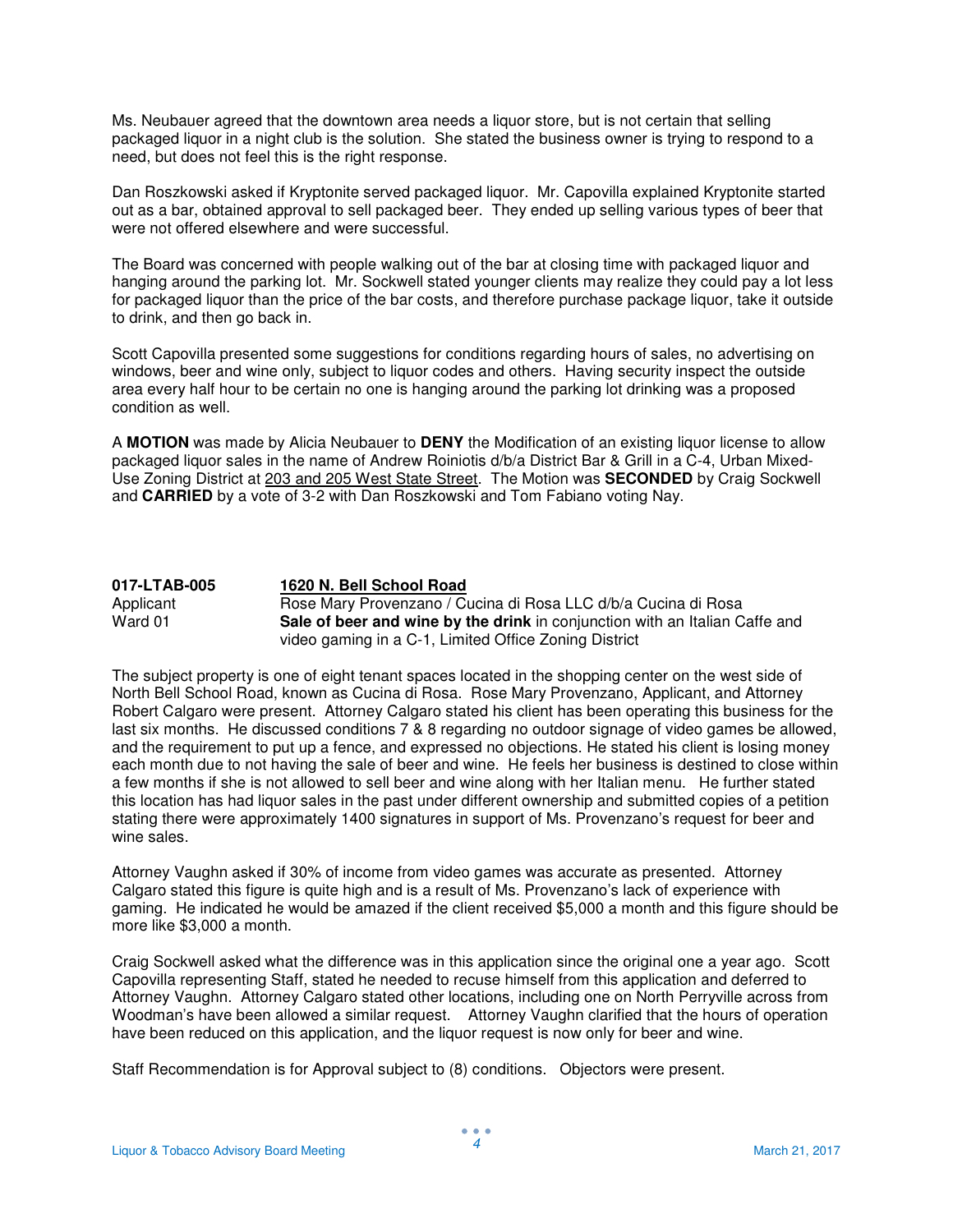12 letters of Objection were received which were included in the Zoning Report, including a letter from the Red Oak Estates Homeowners Association signed by Board Members, as well as 1 additional letter of Objection that was provided to the Board via e-mail prior to the meeting and 2 letters of support were received, also provided to the Board via e-mail prior to the meeting.

Letters of Objection expressed similar concerns with the type of use being in close proximity to the neighborhood, hours of operation, noise from the parking lot and associated late night activity, a decrease in property values that may occur in the neighborhood and the undesirable affect this type of establishment and associated late night activity would have on their families.

Some of those who wrote letters of Objection were present and presented their Objections.

Robert Buelte, President of the Red Oak Estates Homeowners Association stated this property is just 100 feet from the nearest home under construction and 186 feet from the nearest occupied home. Mr. Buelte read his letter of objection. He felt the current C-1 zoning provided a suitable buffer between the residential and commercial areas. Mr. Buelte stated when Vito's restaurant opened it received a liquor license and the establishment increased a negative impact on the neighborhood from light and noise. He was concerned with parents having to endure the adult-oriented activity and traffic and parking noise created should this application be approved. He referenced the applicant was requesting hours of operation anywhere from Midnight to 2:00 AM.

Charles Romenesko was present as an Objector and reviewed his letter of Objection that was included in the packet. He also presented a copy of the Staff Report highlighted with his notes. Mr. Romenesko pointed out several of what he felt were discrepancies in the Staff Report. He stated the address was incorrect, and should also include 1626 N. Bell School Road, which he feels is going to be the gaming area. He disagreed with the adjacent zoning and Land Use information. He stated the year 2010 Plan previously presented as RM has now been updated to Commercial for the new 2020 plan and stated the neighboring property owners were not made aware of the change when the Plan was updated. He felt the City did not notify the surrounding property owners of the liquor license for Vito's in 2005. Mr. Romenesko stated he is not in agreement with the late hours of operation the Applicant is asking for. He stated there were many inconsistencies in Staff's report, and that the report done the previous year for the original submittal of this application also contained errors. Mr. Romenesko stated he has seen two zoning reports that were "erroneous and inconsistence" from Staff in one year. He also expressed concerned about the unfinished berm that was a condition of approval under a previous applicant.

Holly Romenesko was present as an Objector and also submitted a letter of Objection. She is the Secretary/Treasurer of the Red Oak Estates Homeowners Association. Ms. Romenesko stated her home is 186 feet from the applicant's site. She stated when she was looking for a home, she and her husband looked at the subject property zoned as C-1 and felt comfortable purchasing their home next to a C-1 District. When Vito's opened their restaurant until later hours, she felt City Staff should have notified all of the neighbors with 500 feet, not only the adjacent property owners which is required. She feels it is unfair to change the rules of the game right now. She did state the current hours of the Applicant's business are acceptable. She does not feel midnight hours of operation are acceptable. Mr. Sockwell asked if it was the liquor or gaming that was her concern. Ms. Romenesko stated anything that operates after 9:00 PM is not acceptable. She stated anything after 9:00 PM is late and has had an negative impact on the neighborhood. Mr. Sockwell then asked if the hours closing at 9:00 PM was in effect if she would accept the application. She said if the hours were guaranteed to never change and if the berm were completed she would, but could not speak for the rest of the neighborhood.

Attorney Robert Lukaszyk stated he represented residents of the Red Oaks Subdivision. He stated some of these homes are in the back yard of this location. He stated it is not fair to put the residents through this liquor license again. He did not agree that the applicant could make a couple of changes and come back before the Board and that the residents relied on the C-1 light office use. He stated this property is being turned into C-2 zoning. He stated the Applicant's business is not appropriately zoned for this use. He asked the Board to stay true to the C-1 buffer.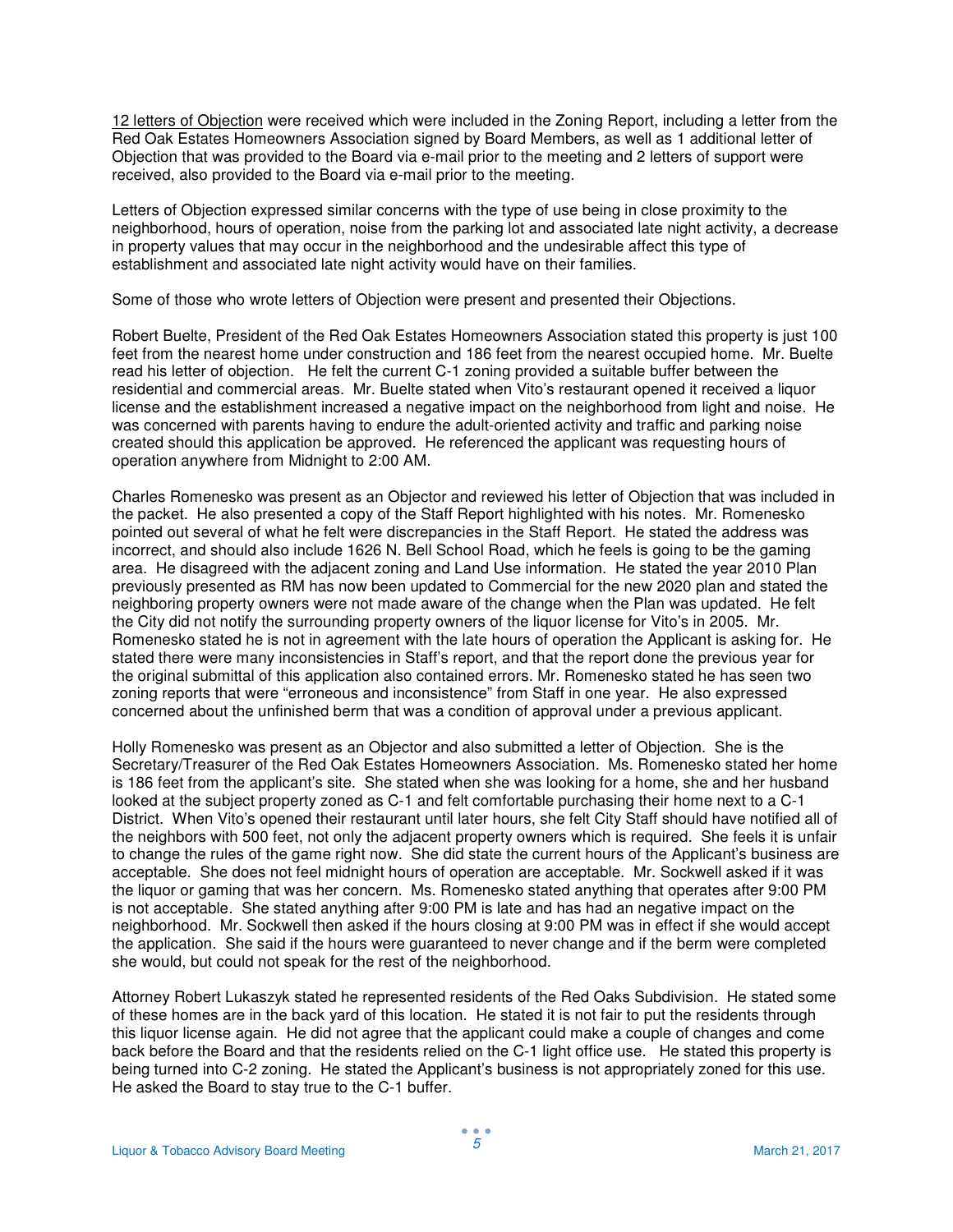Two letters of support were received from Kurt Harris, President of Stonehaven Condominium Association, and from Eric Willard, also a Board Member and neighbor. Mr. Harris' letter stated the Stonehaven Condominium Association consists of 26 living units directly across the street from the restaurant. He wrote "I have heard nothing but overwhelming approval for Cucina de Rosa getting a license." "The restaurant that was in this location until recently, Vito's, had a liquor license and was also a fine dining establishment, so a restaurant in this location serving wine and beer does not represent any kind of a change to the neighborhood. In addition, there is a restaurant directly across the street, Garrett's that not only has a full liquor license, but has a full service bar as well and has been in their location for many years". His letter ended by stating "I and many of my neighbors feel that it would be extremely unfair to deny a license to Cucina de Rosa restaurant given the owner's previous exemplary track record and experience in the restaurant business, and the large investment that she has currently made in our Rockford community".

Eric Willard's letter of support stated he concurred with the letter from the Stonehaven Condominium Association's Board, and stated he "strongly support Ms. Provenzano's application for a liquor license".

In rebuttal, Attorney Calgaro stated the issue at this meeting is whether this business at this location is appropriate. He emphasized the building and zoning were there before all the houses were. It was built on an arterial street and it is not surprising that this location has commercial uses. He stated the lawsuit from a previous application that Objectors referenced was actually dismissed by the Applicant. Attorney Calgaro stated the business before the Board tonight is not Bacci's or Vito's but rather for the business the Applicant is proposing at this location.

A **MOTION** was made by Alicia Neubauer to **DENY** the sale of beer and wine by the drink in conjunction with an Italian Caffe and video gaming in the name of Rose Mary Provenzano / Cucina di Rosa LLC d/b/a Cucina di Rosa in a C-1, Limited Office Zoning District at 1620 N. Bell School Road. The Motion was **SECONDED** by Craig Sockwell and **CARRIED** by a vote of 5-0.

| 017-LTAB-006 | 700 West Riverside Boulevard                                                             |
|--------------|------------------------------------------------------------------------------------------|
| Applicant    | Neil D. Freeman / Rock River Bridge Hotel, LLC d/b/a Cliffbreakers Riverside             |
| Ward 12      | Hotel & Conference Center                                                                |
|              | Sale of liquor by the drink in conjunction with a restaurant, hotel, catering and<br>bar |
|              | Sale of liquor by the drink in conjunction with an outdoor seating area in a C-2,        |
|              | <b>Limited Commercial Zoning District</b>                                                |

The subject property is located on the south side of West Riverside Boulevard and is the Cliffbreakers Restaurant. Ownership entities have changed, and as such the liquor license request must be reviewed and approved. Andrea Riegsecker, Ownership Representative and Didier Quintana, General Manager, were present. Mr. Quintana reviewed the service calls, stating he sees a proactive training of their Staff based on the decline of calls. Their staff have become more aware in observing people acting strangely, or a vehicle driving around the parking lot, etc. He further stated all of these calls are coming from the hotel side of the conference center and none are a result of liquor sales area.

Attorney Vaughn asked if they have reviewed and agreed to Staff's (6) conditions. Ms. Riegsecker stated they have and accept the conditions of approval.

Staff Recommendation is for Approval of both requests with (6) conditions. No Objectors or Interested Parties were present.